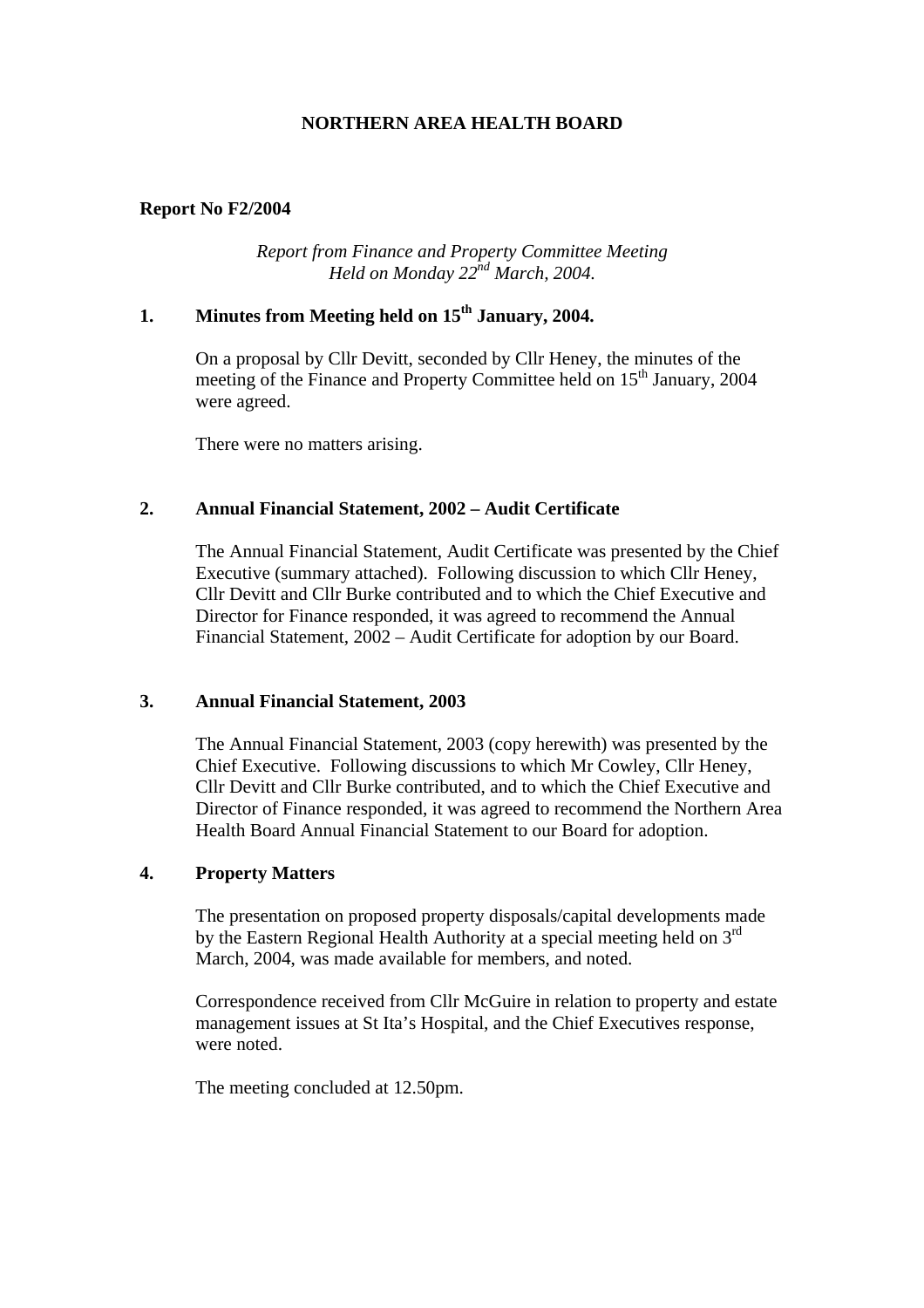# **NORTHERN AREA HEALTH BOARD**

## **To each member of the Finance & Property Committee**

# **Annual Financial Statements 2002 – Audit Certificate**

We have recently received our audit certificate in respect of 2002 Annual Financial Statements from the Comptroller & Auditor General (C& AG).

In his certificate the Comptroller &Auditor General has

- (a) not qualified our accounts
- (b) not included any reports under S.6(4) of the C & AG Act 1993. Reports under S.6(4) are issued by the C&AG where very significant matters requiring corrective action have come to light in the course of the audit.

He did refer, without qualifying our accounts, to our Board's reported capital deficit as at 31<sup>st</sup> December 2002. Please refer to report below.

 $0.001$ 

## **Capital Deficit - AFS 2002**

### **1. Summary of Capital Deficits 2001 to 2003**

|                                                                                                                                                                 | €UUU S       |       |
|-----------------------------------------------------------------------------------------------------------------------------------------------------------------|--------------|-------|
| Year ended 31st December 2001                                                                                                                                   | 56,371       |       |
| Year ended 31st December 2002                                                                                                                                   | 38,966       |       |
| Year ended 31st December 2003 (Unaudited)                                                                                                                       | 35,009       |       |
| 2. Analysis of Capital Deficit year ended 31st December 2002<br>Capital Deficit for 2002 of $\text{\textsterling}8.966m$ can be further analysed as<br>follows: | €000's       | %     |
| a) Projects funded by ERHA post 2002                                                                                                                            | 16,868       | 43.3% |
| b) Approved projects on which funding is due from ERHA                                                                                                          | 11,372 29.2% |       |
| c) Unfunded projects undertaken by the Board (see list below)                                                                                                   | 9,198        | 23.6% |
| Overruns on various projects including some which<br>d) originated prior to establishment of NAHB                                                               | 1,527        | 3.9%  |
| Total Deficit as at 31st December 2002                                                                                                                          | 38,965       | 100%  |